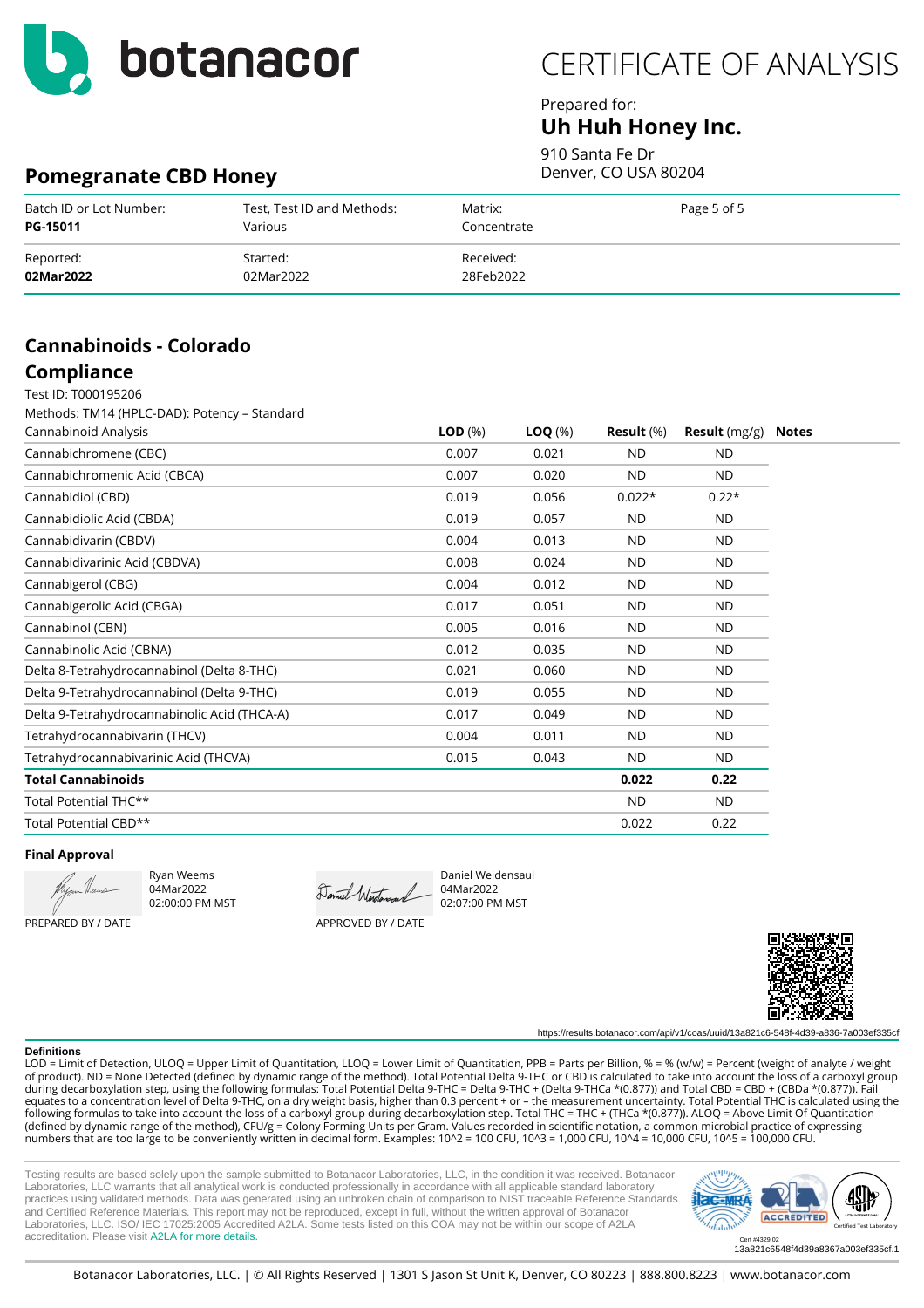

## Prepared for: **Uh Huh Honey Inc.**

910 Santa Fe Dr Denver, CO USA 80204

# **Pomegranate CBD Honey**

| Batch ID or Lot Number: | Test, Test ID and Methods: | Matrix:     | Page 1 of 5 |
|-------------------------|----------------------------|-------------|-------------|
| PG-15011                | Various                    | Concentrate |             |
| Reported:               | Started:                   | Received:   |             |
| 02Mar2022               | 02Mar2022                  | 28Feb2022   |             |

## **Residual Solvents - Colorado Compliance**

 $T_{000105211}$ 

| Test ID: T0001952TT<br>Methods: TM04 (GC-MS): Residual<br>Solvents | <b>Dynamic Range (ppm)</b> | <b>Result</b> (ppm) | <b>Notes</b> |
|--------------------------------------------------------------------|----------------------------|---------------------|--------------|
| Propane                                                            | 70 - 1408                  | <b>ND</b>           |              |
| Butanes (Isobutane, n-Butane)                                      | 135 - 2693                 | <b>ND</b>           |              |
| Methanol                                                           | 44 - 881                   | <b>ND</b>           |              |
| Pentane                                                            | 84 - 1674                  | <b>ND</b>           |              |
| Ethanol                                                            | 86 - 1713                  | <b>ND</b>           |              |
| Acetone                                                            | 93 - 1850                  | <b>ND</b>           |              |
| Isopropyl Alcohol                                                  | 98 - 1964                  | <b>ND</b>           |              |
| Hexane                                                             | $5 - 108$                  | <b>ND</b>           |              |
| Ethyl Acetate                                                      | 87 - 1735                  | $\sf ND$            |              |
| Benzene                                                            | $0.2 - 3.3$                | <b>ND</b>           |              |
| Heptanes                                                           | 88 - 1751                  | <b>ND</b>           |              |
| Toluene                                                            | $16 - 321$                 | <b>ND</b>           |              |
| Xylenes (m,p,o-Xylenes)                                            | 110 - 2205                 | <b>ND</b>           |              |
|                                                                    |                            |                     |              |

#### **Final Approval**



Hannah Wright 03Mar2022 06:03:00 PM MST



Ryan Weems 03Mar2022 06:06:00 PM MST

PREPARED BY / DATE

APPROVED BY / DATE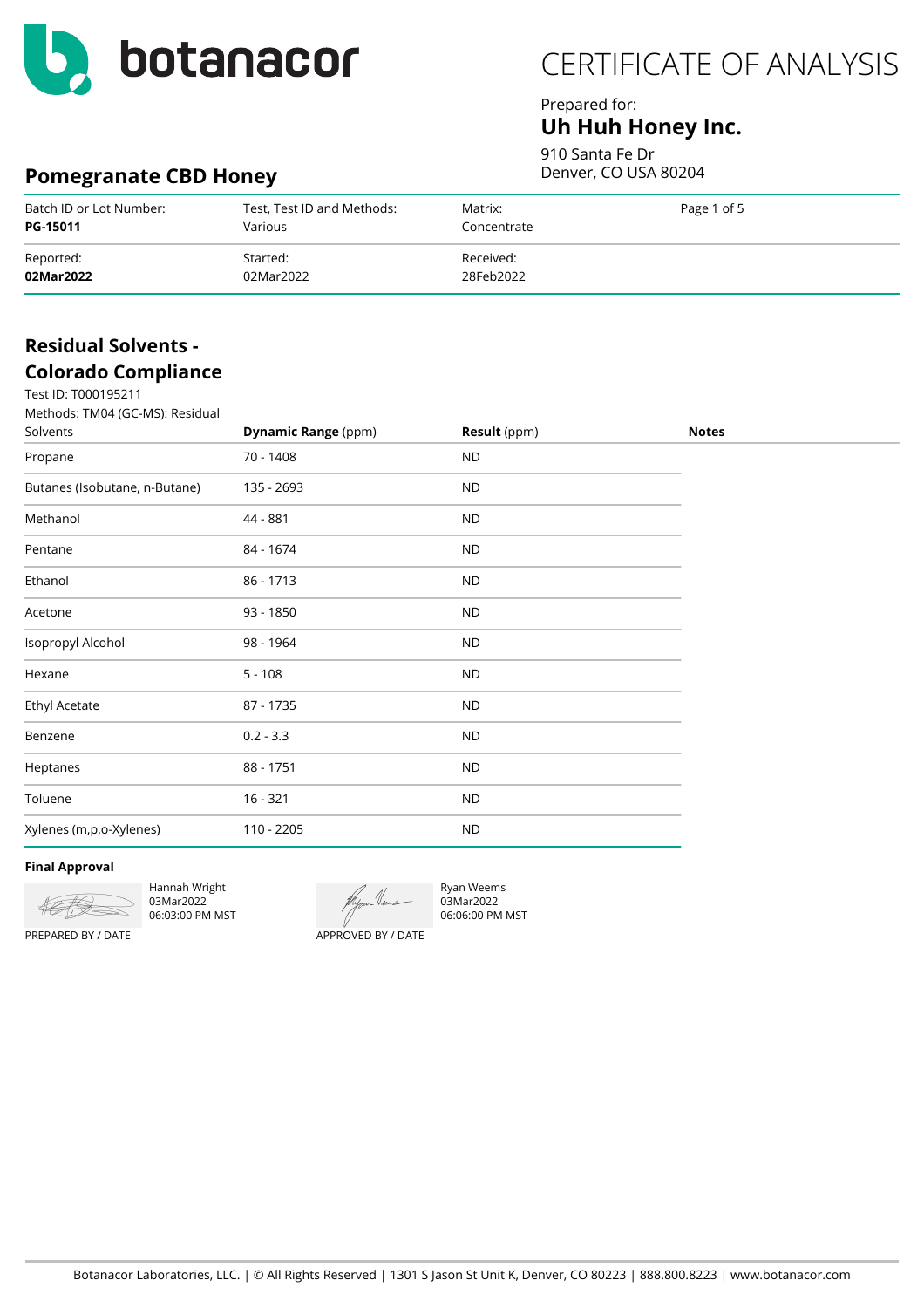

## Prepared for: **Uh Huh Honey Inc.**

910 Santa Fe Dr Denver, CO USA 80204

# **Pomegranate CBD Honey**

| Batch ID or Lot Number: | Test, Test ID and Methods: | Matrix:     | Page 2 of 5 |
|-------------------------|----------------------------|-------------|-------------|
| PG-15011                | Various                    | Concentrate |             |
| Reported:               | Started:                   | Received:   |             |
| 02Mar2022               | 02Mar2022                  | 28Feb2022   |             |

## **Heavy Metals - Colorado Compliance**

Test ID: T000195210 Methods: TM19 (ICP-MS): Heavy

| Methods: TMT9 (ICP-MS): Heavy |                            |                     |              |
|-------------------------------|----------------------------|---------------------|--------------|
| Metals                        | <b>Dynamic Range (ppm)</b> | <b>Result</b> (ppm) | <b>Notes</b> |
| Arsenic                       | $0.04 - 4.42$              | <b>ND</b>           |              |
| Cadmium                       | $0.04 - 4.47$              | <b>ND</b>           |              |
| Mercury                       | $0.05 - 4.53$              | <b>ND</b>           |              |
| Lead                          | $0.04 - 4.35$              | <b>ND</b>           |              |

#### **Final Approval**



Ryan Weems 03Mar2022 04:39:00 PM MST

Daniel Westerand

APPROVED BY / DATE

Daniel Weidensaul 03Mar2022 04:41:00 PM MST

PREPARED BY / DATE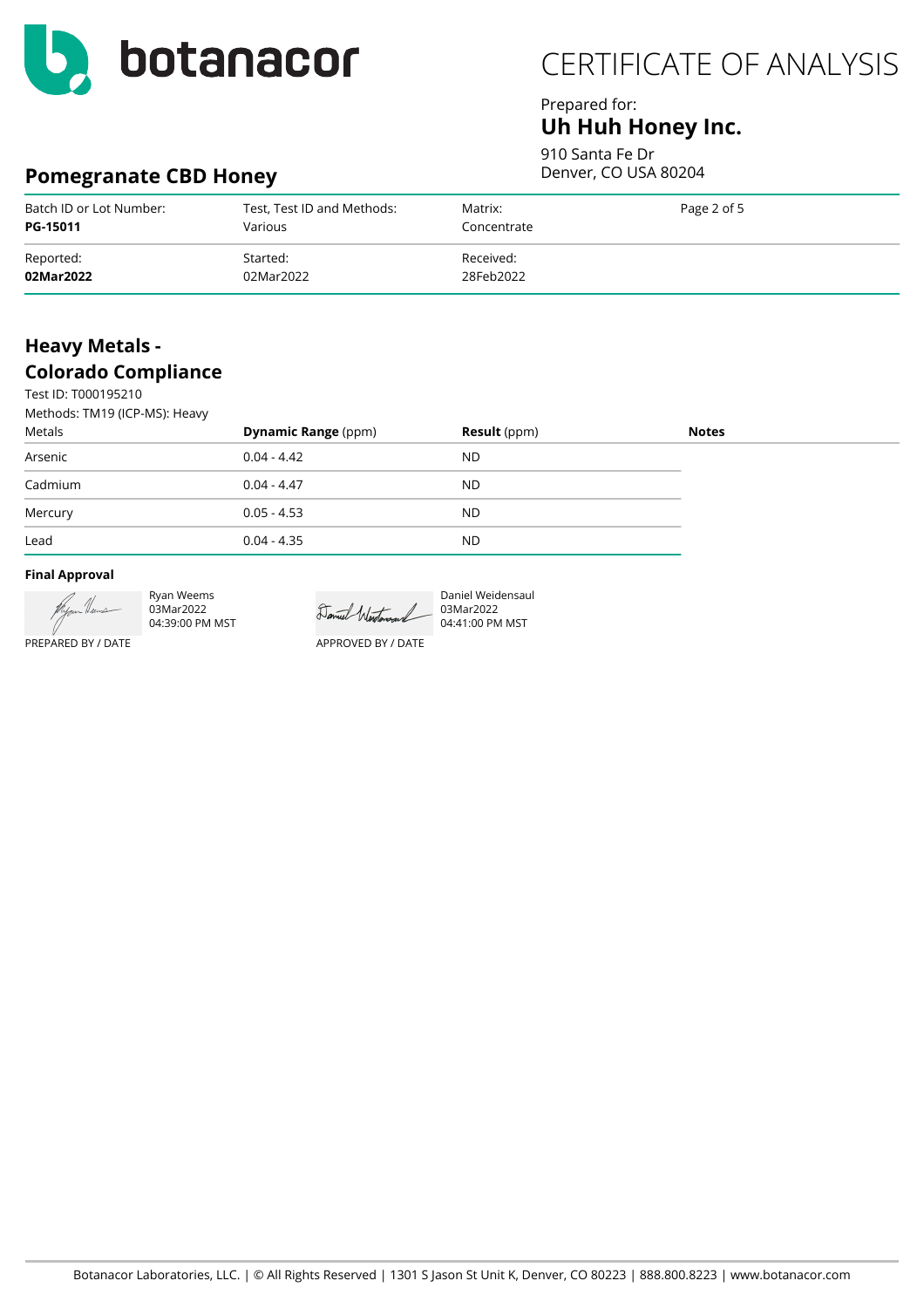

**Pomegranate CBD Honey**

# CERTIFICATE OF ANALYSIS

### Prepared for: **Uh Huh Honey Inc.**

910 Santa Fe Dr

Denver, CO USA 80204

| Batch ID or Lot Number: | Test, Test ID and Methods: | Matrix:     | Page 3 of 5 |
|-------------------------|----------------------------|-------------|-------------|
| <b>PG-15011</b>         | Various                    | Concentrate |             |
| Reported:               | Started:                   | Received:   |             |
| 02Mar2022               | 02Mar2022                  | 28Feb2022   |             |

### **Pesticides**

Test ID: T000195207

| Methods: TM17       |                            |                     |
|---------------------|----------------------------|---------------------|
| (LC-QQ LC MS/MS)    | <b>Dynamic Range (ppb)</b> | <b>Result</b> (ppb) |
| Abamectin           | 322 - 2840                 | <b>ND</b>           |
| Acephate            | 54 - 2834                  | <b>ND</b>           |
| Acetamiprid         | $30 - 2850$                | <b>ND</b>           |
| Azoxystrobin        | 71 - 2647                  | <b>ND</b>           |
| Bifenazate          | 49 - 2654                  | <b>ND</b>           |
| <b>Boscalid</b>     | 49 - 2743                  | <b>ND</b>           |
| Carbaryl            | 45 - 2721                  | <b>ND</b>           |
| Carbofuran          | 44 - 2711                  | <b>ND</b>           |
| Chlorantraniliprole | 48 - 2707                  | <b>ND</b>           |
| Chlorpyrifos        | 31 - 2844                  | <b>ND</b>           |
| Clofentezine        | 292 - 2742                 | <b>ND</b>           |
| Diazinon            | 272 - 2670                 | <b>ND</b>           |
| Dichlorvos          | 271 - 2845                 | <b>ND</b>           |
| Dimethoate          | 29 - 2850                  | <b>ND</b>           |
| E-Fenpyroximate     | 267 - 2827                 | <b>ND</b>           |
| Etofenprox          | 44 - 2832                  | <b>ND</b>           |
| Etoxazole           | 291 - 2814                 | <b>ND</b>           |
| Fenoxycarb          | 46 - 2651                  | <b>ND</b>           |
| Fipronil            | 76 - 2714                  | <b>ND</b>           |
| Flonicamid          | 39 - 2853                  | <b>ND</b>           |
| Fludioxonil         | 324 - 2826                 | <b>ND</b>           |
| Hexythiazox         | 38 - 2847                  | <b>ND</b>           |
| Imazalil            | 285 - 2727                 | <b>ND</b>           |
| Imidacloprid        | $20 - 2856$                | <b>ND</b>           |
| Kresoxim-methyl     | 44 - 2698                  | <b>ND</b>           |

|                 | <b>Dynamic Range</b> (ppb) | <b>Result</b> (ppb) |
|-----------------|----------------------------|---------------------|
| Malathion       | 294 - 2661                 | <b>ND</b>           |
| Metalaxyl       | $50 - 2673$                | <b>ND</b>           |
| Methiocarb      | 44 - 2702                  | <b>ND</b>           |
| Methomyl        | 41 - 2830                  | <b>ND</b>           |
| MGK 264 1       | 169 - 1617                 | <b>ND</b>           |
| MGK 264 2       | 115 - 1118                 | <b>ND</b>           |
| Myclobutanil    | 37 - 2684                  | <b>ND</b>           |
| Naled           | $50 - 2754$                | <b>ND</b>           |
| Oxamyl          | 34 - 2780                  | <b>ND</b>           |
| Paclobutrazol   | 47 - 2709                  | <b>ND</b>           |
| Permethrin      | 274 - 2825                 | <b>ND</b>           |
| Phosmet         | 46 - 2681                  | <b>ND</b>           |
| Prophos         | 305 - 2720                 | <b>ND</b>           |
| Propoxur        | 45 - 2731                  | <b>ND</b>           |
| Pyridaben       | 289 - 2821                 | <b>ND</b>           |
| Spinosad A      | 46 - 2294                  | <b>ND</b>           |
| Spinosad D      | $48 - 512$                 | <b>ND</b>           |
| Spiromesifen    | 253 - 2833                 | <b>ND</b>           |
| Spirotetramat   | 272 - 2684                 | <b>ND</b>           |
| Spiroxamine 1   | 18 - 1184                  | <b>ND</b>           |
| Spiroxamine 2   | $24 - 1551$                | <b>ND</b>           |
| Tebuconazole    | 295 - 2672                 | <b>ND</b>           |
| Thiacloprid     | 27 - 2798                  | <b>ND</b>           |
| Thiamethoxam    | $33 - 2817$                | <b>ND</b>           |
| Trifloxystrobin | $50 - 2759$                | <b>ND</b>           |

### **Final Approval**



Sam Smith 03Mar2022 02:44:00 PM MST

APPROVED BY / DATE

Karen Winternheimer 03Mar2022 Winternheimer 02:54:00 PM MST

PREPARED BY / DATE